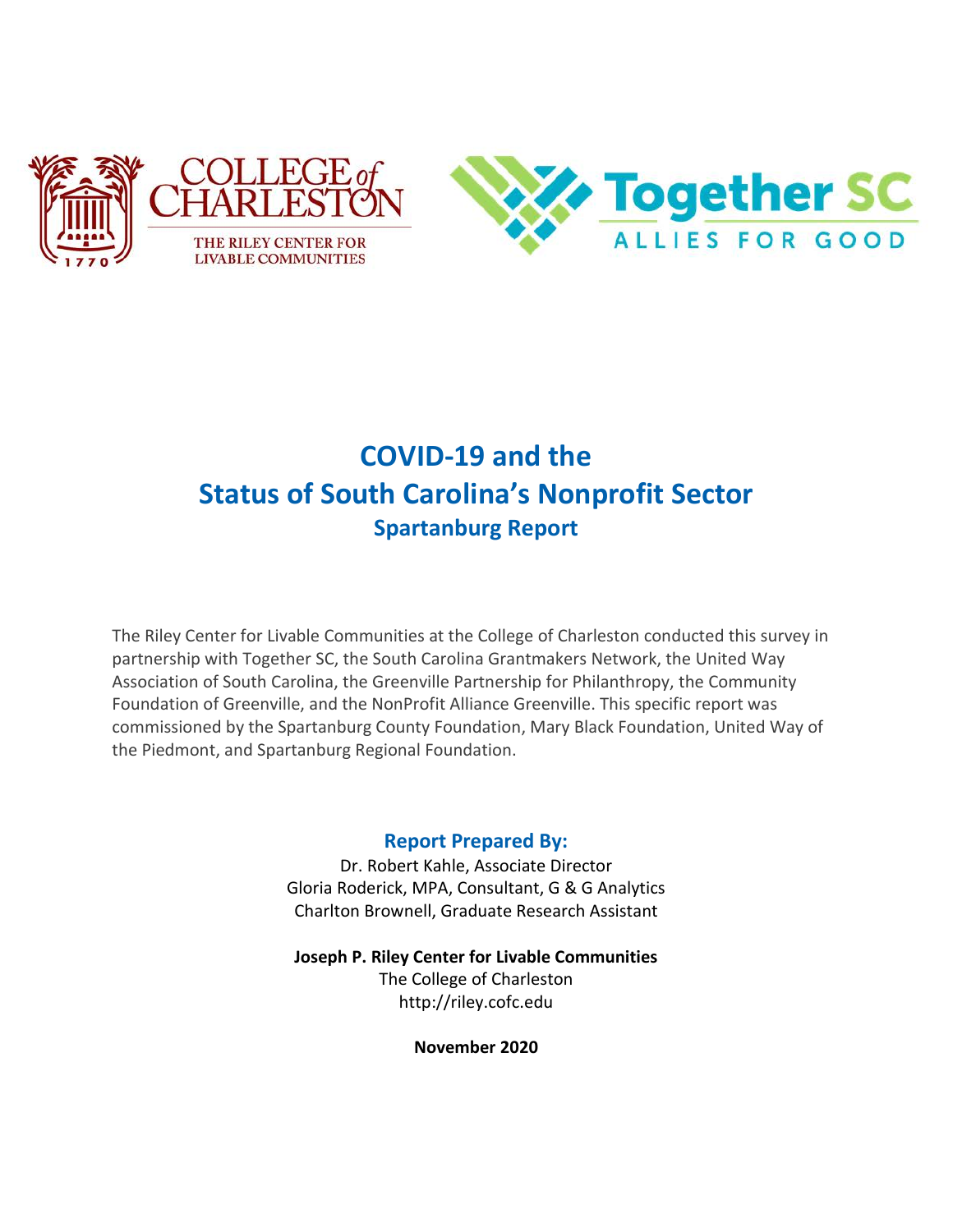## <span id="page-1-0"></span>Executive Summary

**Sponsorship**: The Riley Center for Livable Communities at the College of Charleston conducted an initial survey in partnership with Together SC, the South Carolina Grantmakers Network, the United Way Association of South Carolina, the Greenville Partnership for Philanthropy, the Community Foundation of Greenville, and the NonProfit Alliance Greenville. This specific report was commissioned by the Spartanburg County Foundation, Mary Black Foundation, United Way of the Piedmont, and Spartanburg Regional Foundation.

**Method:** Lists of nonprofits were collected from the funding partners and other allies. Only one response per organization was requested/allowed. For this report, respondents were filtered by a response of Spartanburg to the question, "in what county is your organization's headquarters or primary office in South Carolina". In total, 47 complete useable surveys from Spartanburg county are the basis for the analysis that follows.

**Respondent Profile**: Ninety-one percent of Spartanburg respondents are the organization's CEO or Executive Director. In about 8% of the cases, a COO, CFO or a board director responded. For just a few, a volunteer or staff person responded. This is very similar to the statewide data.

- Seventy-five percent of Spartanburg respondents stated their executive director is white, twelve percent identified as Black or African American, and fourteen percent as other or preferred not to answer. Seventy-five percent stated their board chair/president is white, fourteen percent identified as Black or African American, and eleven percent as other or preferred not to answer. Again, these data mirror the statewide totals.
- The Human Services sector was the largest sub-sector represented (34%), followed by health (32%), and Education (17%). The sample size for each of these sectors is too small to conduct any further breakout analysis by sector.

**Financial Status:** Nearly two-thirds (61%) of Spartanburg nonprofits responding indicate they can survive for only six months or fewer without additional funding. Spartanburg nonprofits are slightly less financially healthy than the state as a whole. Fifteen percent indicate they are out of funds now (compared to 5% statewide) and 23% say they can only operate for three more months without additional funds. Staffing has also had a more negative impact in Spartanburg than statewide with 58% of Spartanburg nonprofits reporting negative impact compared to 35% statewide.

**Sources of Support:** By far, the Federal Government, especially the Payroll Protection Program (PPP), is the most often-cited source of COVID-19 relief-related funding for Spartanburg nonprofits.

**Looking Forward**: More than half (52%) of Spartanburg nonprofits report that cash to meet operating costs and make up for lost revenue is their single biggest need through the end of this calendar year.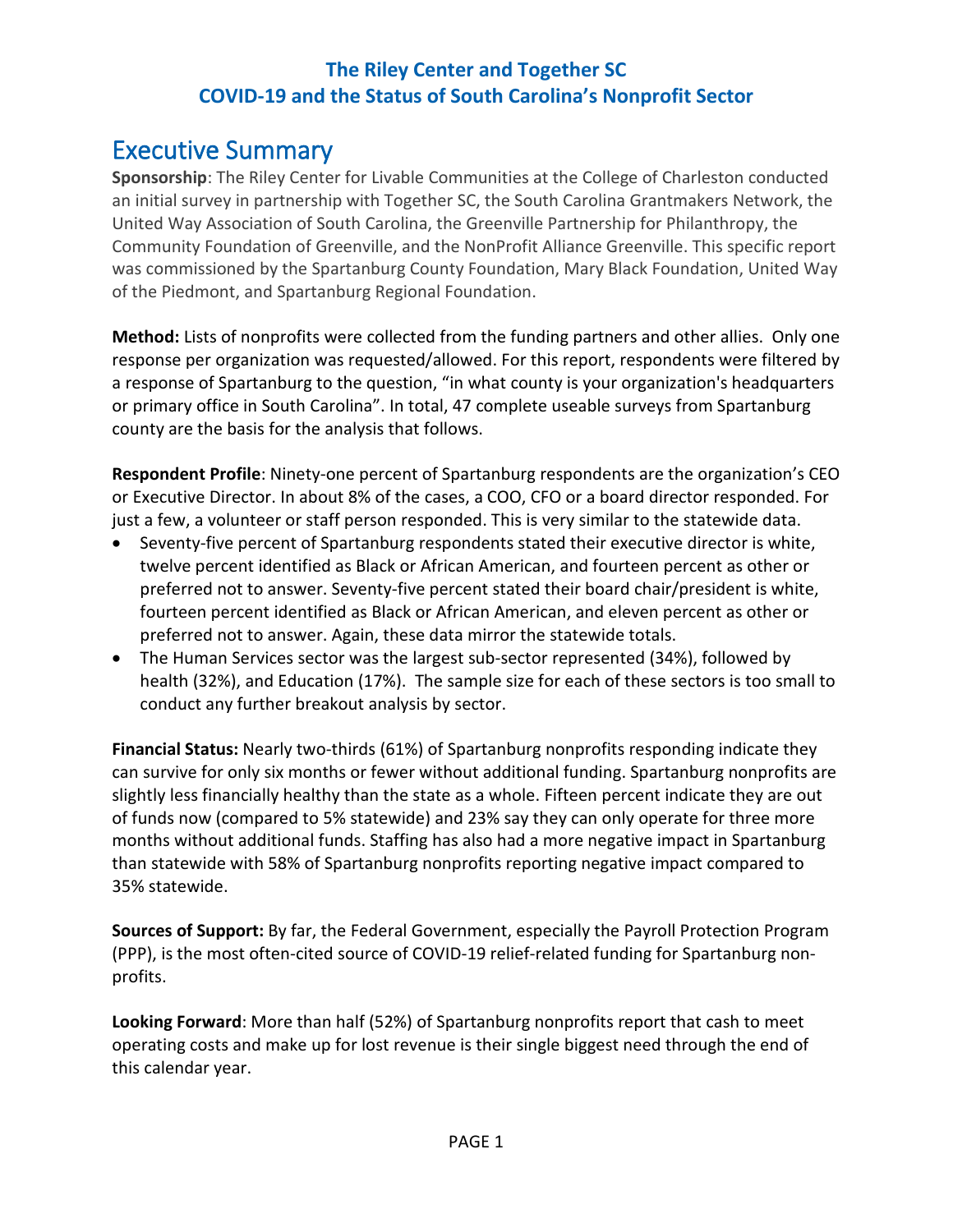• In aggregate, of the 24 Spartanburg nonprofits indicating they need cash to survive through the end of the year, 19 provided usable estimates which total \$976,000. This is an average per organization of \$51,368.42, compared to the overall state report of \$293,850 needed to stay afloat to make up for lost revenue. The \$976,000 accounts for only 2% of the funds reported in the overall state report.

#### **Silver Lining:**

• Despite the significant challenges caused by COVID-19, 68% of Spartanburg nonprofits report having experienced at least some positive impacts since March. This is similar to the state as a whole.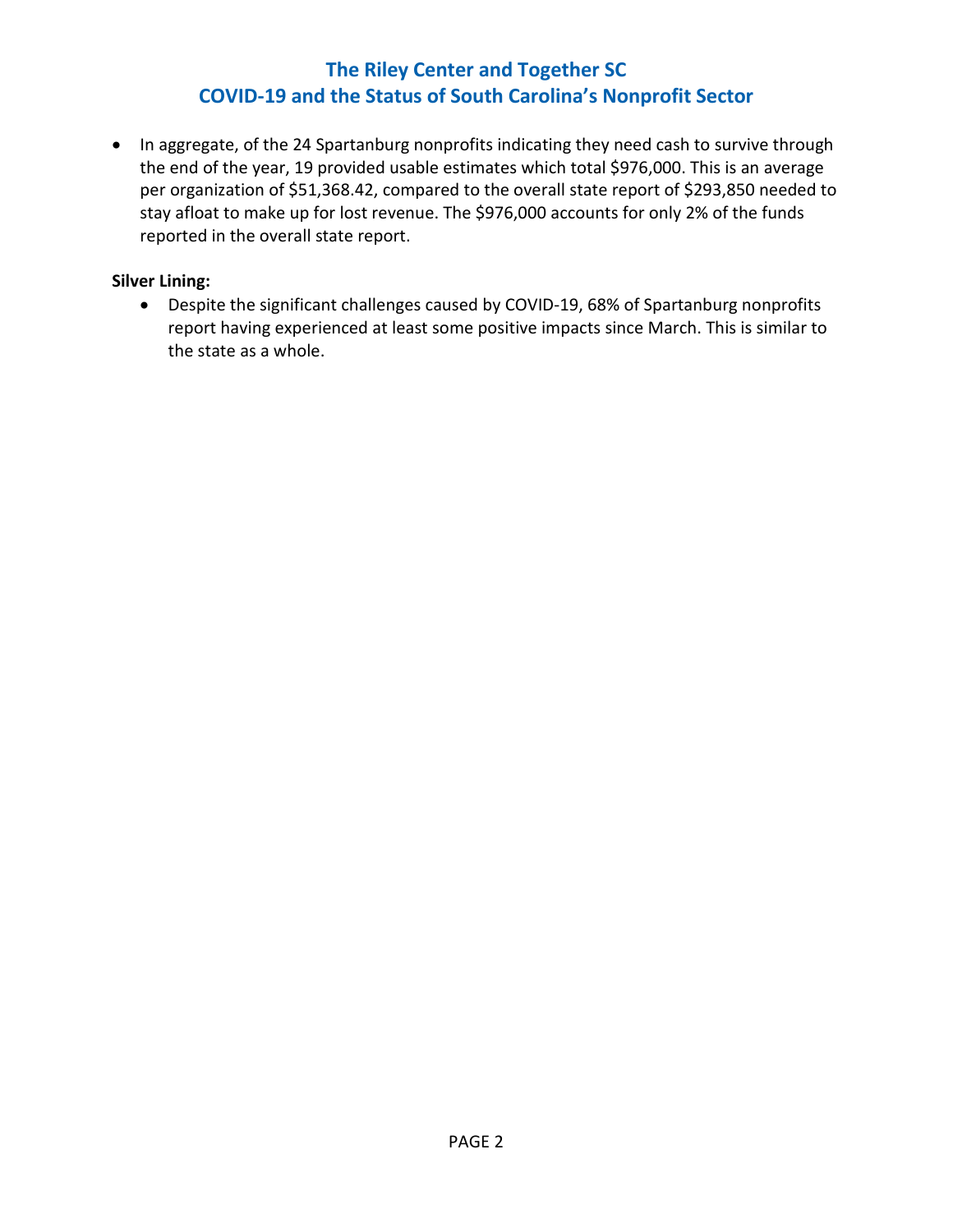# <span id="page-3-0"></span>**Table of Contents**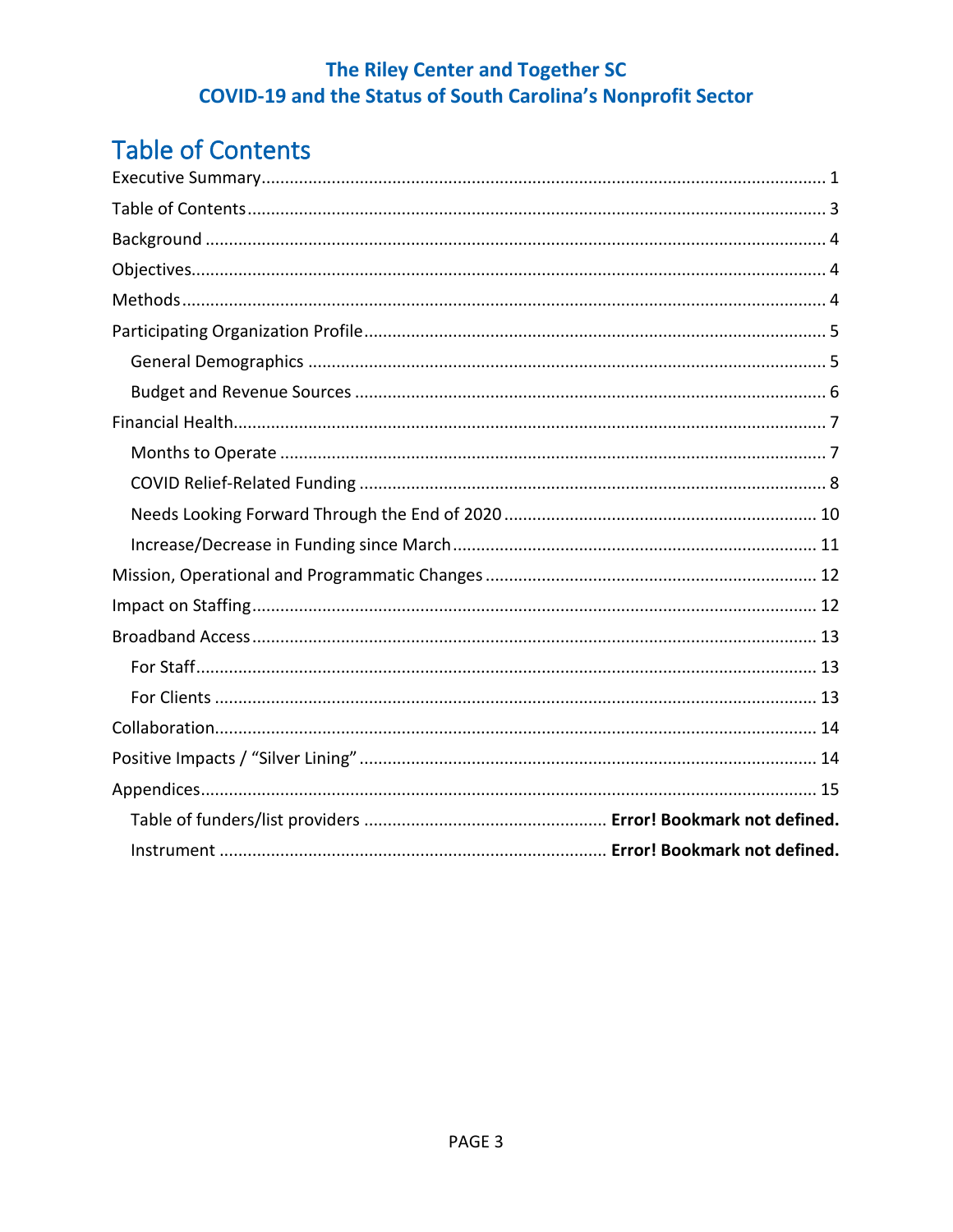## <span id="page-4-0"></span>**Background**

South Carolina, like many states, has been significantly affected by COVID-19, with more than 3,992 deaths and serious economic consequences across all sectors of the economy. Spartanburg accounts for 245 (6%) of these deaths as of November 5, 2020 (Source: New York Times, November 5, 2020). The goal of this research is to more completely and more deeply understand the current status of the nonprofit sector during the pandemic.

## <span id="page-4-1"></span>**Objectives**

The Riley Center for Livable Communities at the College of Charleston conducted this survey in partnership with Together SC, the South Carolina Grantmakers Network, the United Way Association of South Carolina, Greenville Partnership for Philanthropy, the Community Foundation of Greenville, and the NonProfit Alliance Greenville. Study objectives include:

- 1. Assess the financial health and status of nonprofits in SC, by sub-sector and region.
- 2. Understand operational and programmatic changes made by nonprofits as a result of COVID-19 and the needs they may have going forward.
- 3. Learn if SC nonprofit organizations have changed, expanded or revised their mission or methods of service delivery as a result of COVID-19.
- 4. Place the Spartanburg nonprofit organization data into context by comparing to statewide totals.

# <span id="page-4-2"></span>**Methods**

- Lists of nonprofit organizations and grantees were gathered from survey sponsors and other allies. In total, 31 organizations provided names, titles, email addresses and organizational affiliation. (See the full list in the Appendix.) This included 11 United Way organizations, as well as several community foundations from across the state. Members of Together SC were also included on the sample list. Together SC then collated, deduplicated and provided the list to the Riley Center.
- In the first distribution, there were 2,954 names on the list with accurate and up to date email information. An electronic survey delivered via email generated a total of 566 organizations. Only one response per organization was requested/allowed.
- In the second distribution, the Riley Center was sent a data set with 99 useable email addresses. Forty-four of these were new and had not received the survey in its first distribution. Forty-seven of these contacts were sent reminders to complete the survey as they were in the first distribution.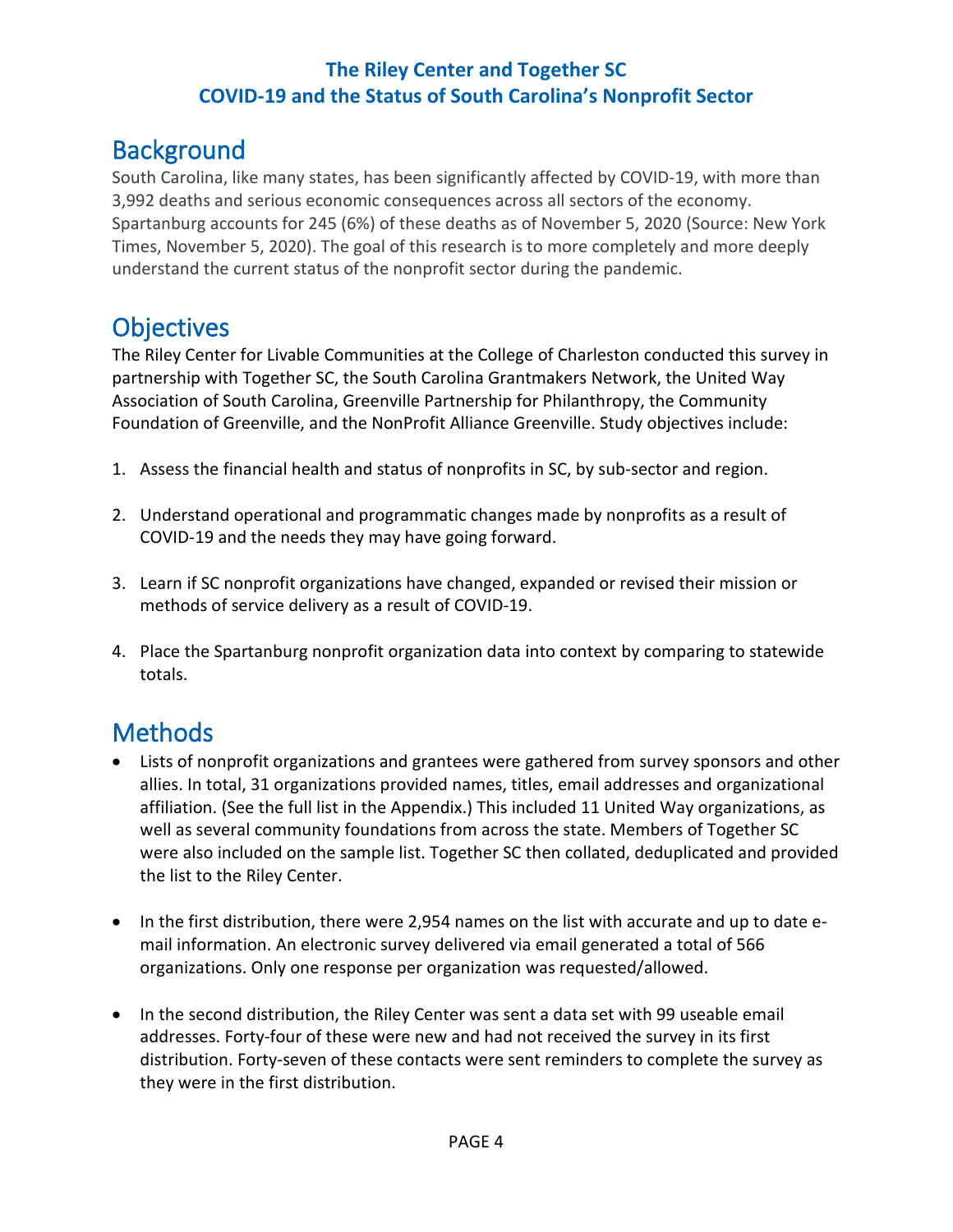- For this report, respondents were filtered by a response of Spartanburg to the question, "in what county is your organization's headquarters or primary office in South Carolina". In total, 47 complete useable surveys from Spartanburg county are the basis for the analysis that follows.
- Data were collected from September 1 through October 29, 2020 via an online Qualtrics survey of 33 questions. The first distribution was sent on September 1 and data was collected through September 8, 2020.The second distribution was sent on October 20 and closed on October 29, 2020.
- Most of the questions were structured, closed ended questions, though respondents were given ample opportunity to provide their thoughts via an additional four open-ended queries. Three reminders were sent to non-responders during the data collection time period.
- Data were analyzed in total and with several cross-tabulations via the reporting function of Qualtrics and in some cases exported to Excel for graphs and additional analysis.

## <span id="page-5-0"></span>Participating Organization Profile

### <span id="page-5-1"></span>General Demographics

- Ninety-one percent of respondents are the organization's CEO or Executive Director. In about 8% of the cases, a COO, CFO or a board director responded. For just a few, a volunteer or staff person responded. This is similar to the statewide report.
- The Human Services sector was the largest sub-sector represented (34%), followed by health (32%), and Education (17%). The sample size for each of these sectors is too small to conduct any further breakout analysis by sector.
- 46 out of 47 respondent organizations stated they served the upstate area. One respondent selected that they serve the entire state.
- Respondents were asked to identify the race of the organization's executive director/CEO and the board chair/president. Seventy-five percent stated their executive director is white, twelve percent identified as Black or African American, and thirteen percent as other or preferred not to answer. Seventy-five percent stated their board chair/president is white, fifteen percent identified as Black or African American, and ten

Graph 1: Race of Executive Director

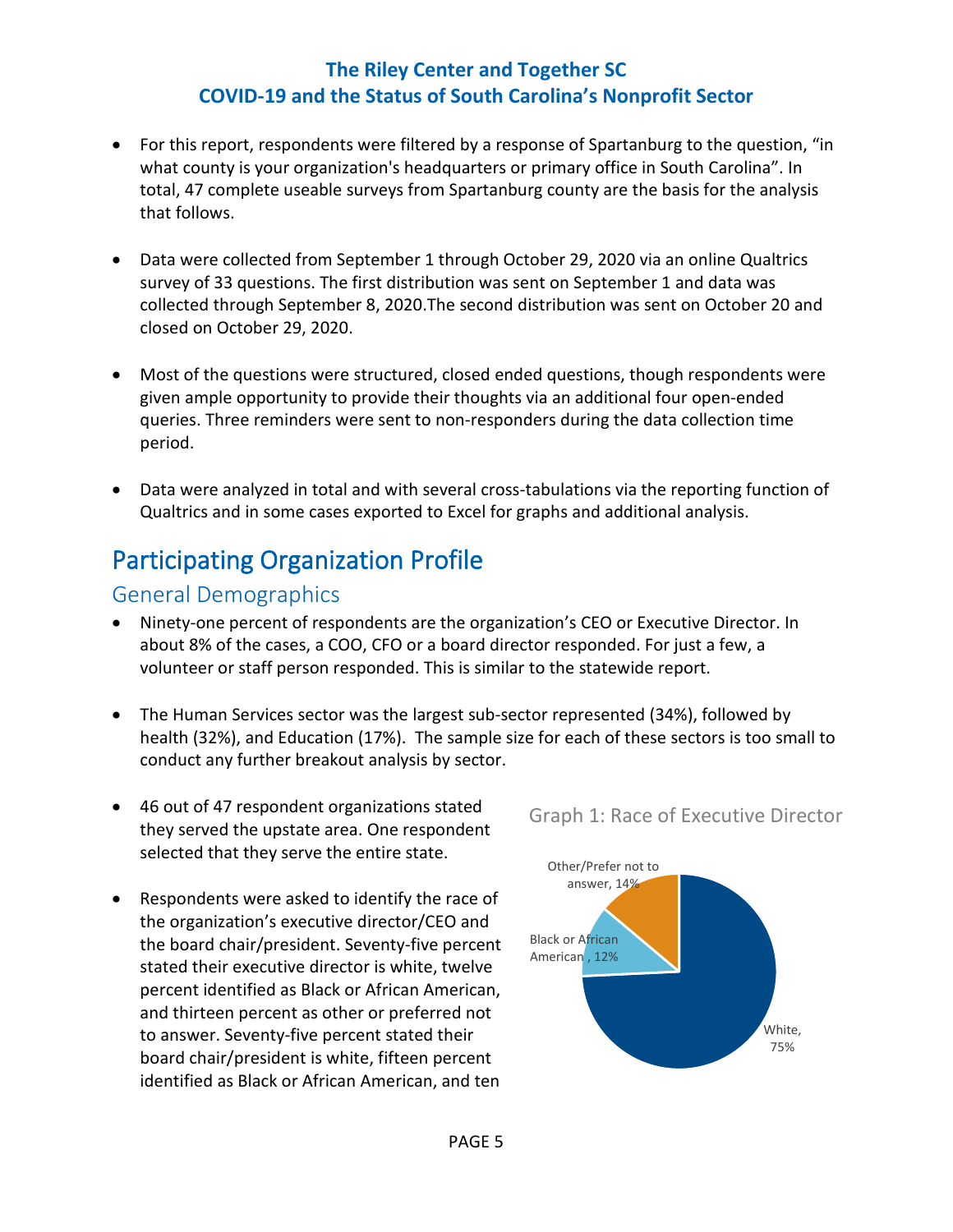percent as other or preferred not to answer. These statistics are nearly identical to the statewide report.

• An overwhelming majority (87%) of the nonprofits responding have 25 or fewer employees as of March 2020. Over half (57%) have between one and five employees. Nine percent report no employees as shown in Graph 2. Compared to the statewide report, Spartanburg nonprofits overall have fewer employees.

#### Graph 2: Number of Employees



### <span id="page-6-0"></span>Budget and Revenue Sources

• The sample of respondents is diverse by size. See annual budget distribution below in Graph 3, with most being in the \$51K-\$250K (26%) range but also 21% in the \$251K to \$500K range. Six percent of respondents are in the two highest categories, \$5.1-\$10M and \$10.1M+. There are minimal differences between the Spartanburg sample and the statewide sample.

### Graph 3: Annual Operating Budget of Nonprofit Organizations



• Respondents were asked to rank order their organization's top three sources of revenue from a list of nine options. Graph 4 shows the mean score from items rated at the top to the bottom of the list (lower scores mean more likely to be in the top three choices) for Spartanburg nonprofits. Graph 4 shows that, in total, foundations, individual giving, and federal government are most commonly chosen in the top three ranks. The state government and corporations follow closely behind. Lowest on the list are investments and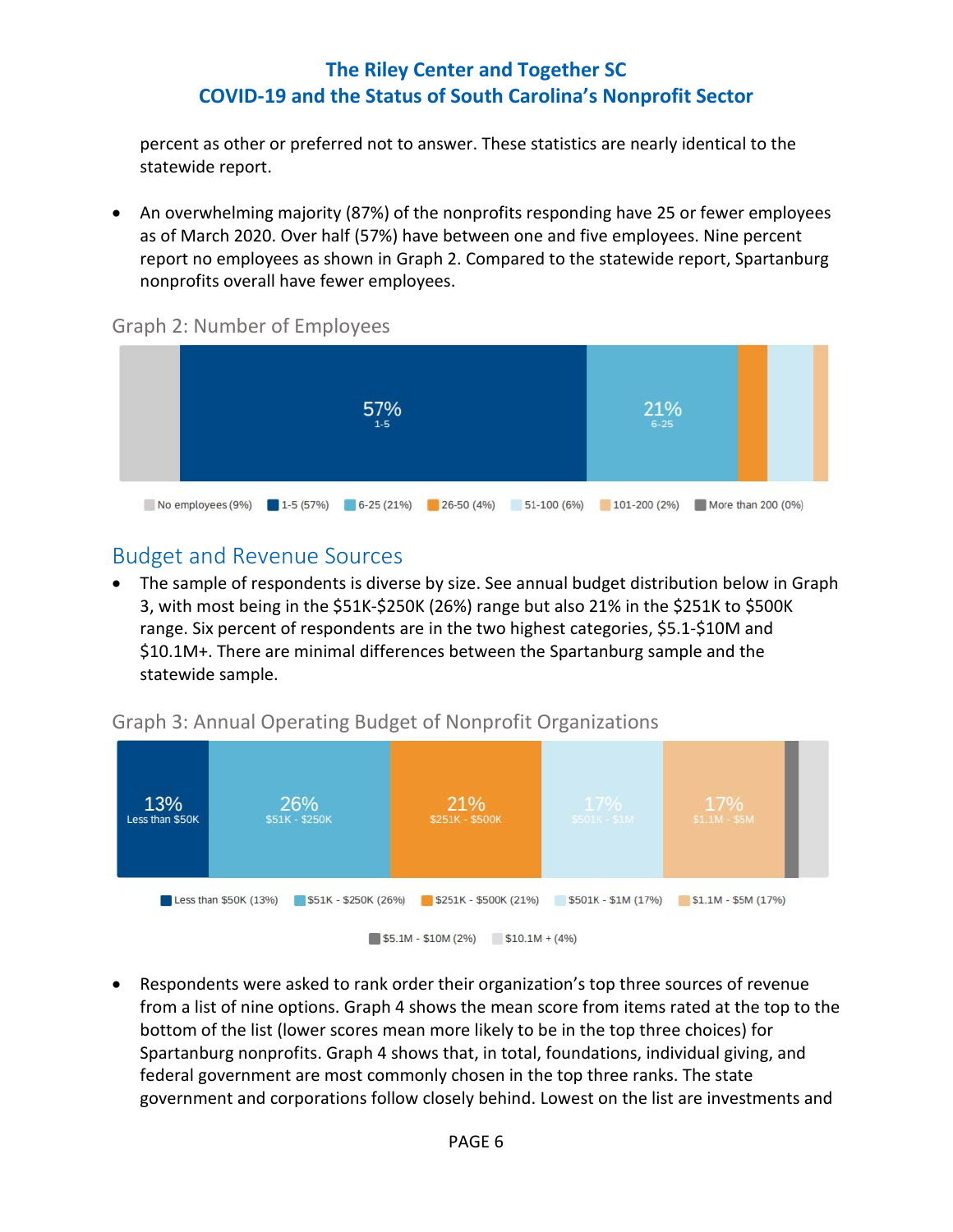bequests. Compared to the statewide sample, Spartanburg ranked corporations much higher and governments were lower.



### Graph 4: Top Three Ranked Sources of Revenue Prior to COVID-19

# <span id="page-7-0"></span>Financial Health

### <span id="page-7-1"></span>Months to Operate

• Nearly two thirds (61%) of Spartanburg nonprofits responding indicate they can survive for only six months or fewer without additional funding compared to 63% in all other counties.

*We are more or less defunct. As founder and ED with this as my full time job and no cash flow, we are out of business.* -*Spartanburg Nonprofit*

• Fifteen percent indicate they are out of funds now compared to only 5% of all other counties.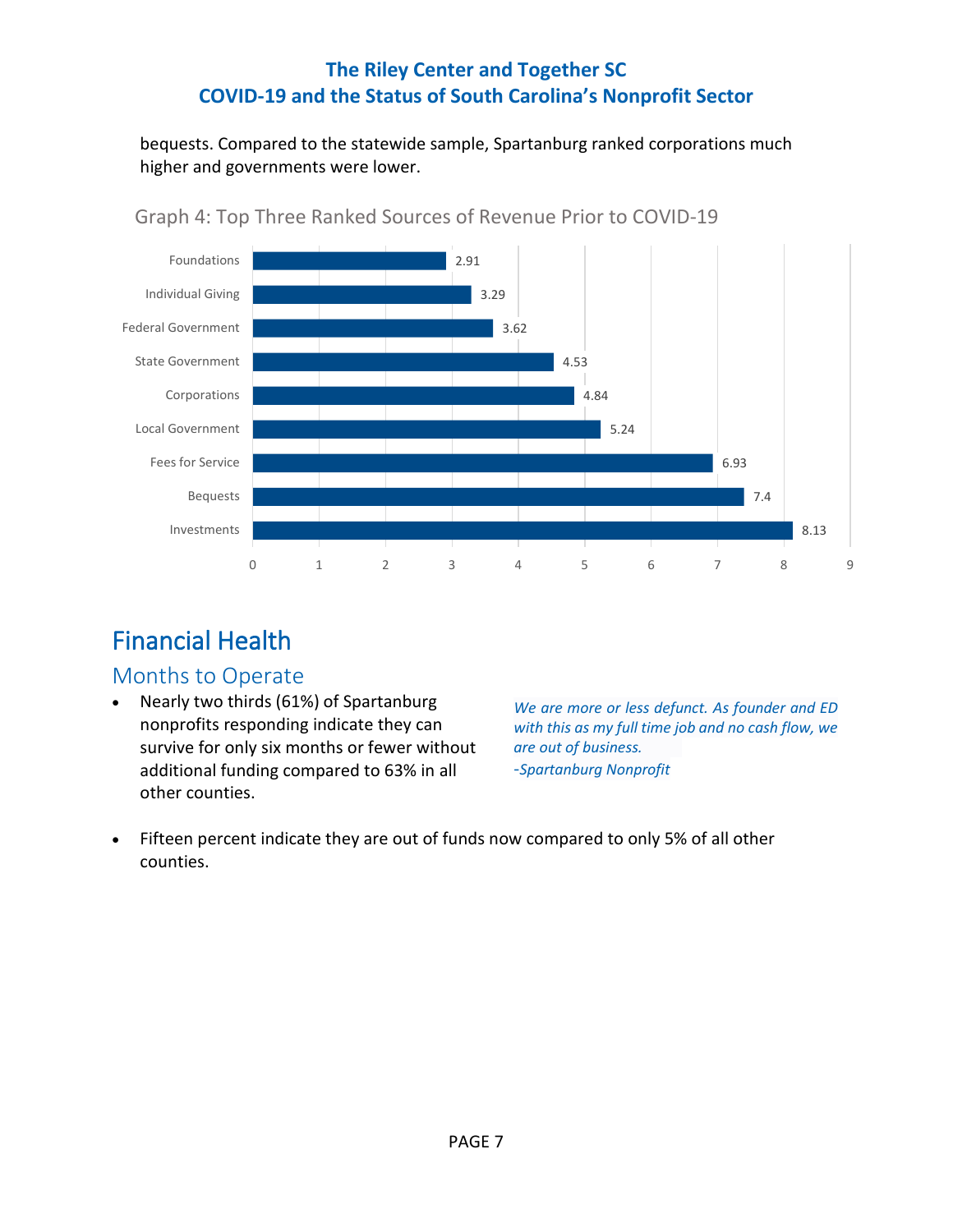Twenty-three percent say they can only operate for three more months without additional funds compared to 29% in all other counties.



## <span id="page-8-0"></span>COVID Relief-Related Funding

- The Federal Government, especially the Payroll Protection Program (PPP), is the most often cited source of COVID-19 relief-related funding at 59%. In total, 23 Spartanburg organizations responding to the survey indicate they received PPP awards. Other federal efforts like the Economic Injury Disaster Loan Advance (4 organizations) and Emergency Solutions resources and CARES act funds are also cited (9 respondents).
- Grants or contributions for which the organization applied for is significantly larger in Spartanburg with 55% of respondents versus only 37% in all other counties.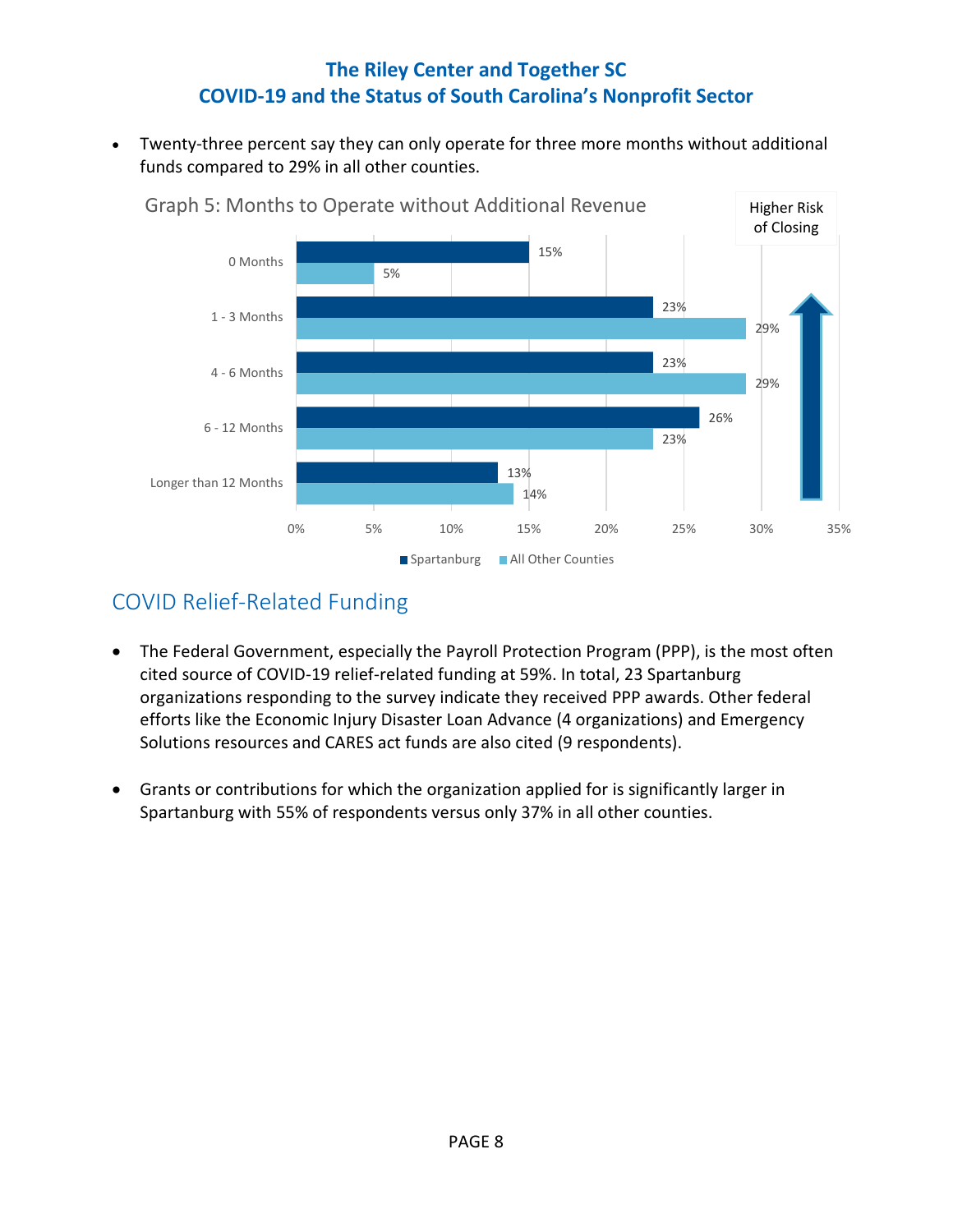### Graph 7: Sources of COVID-19 Relief Funds

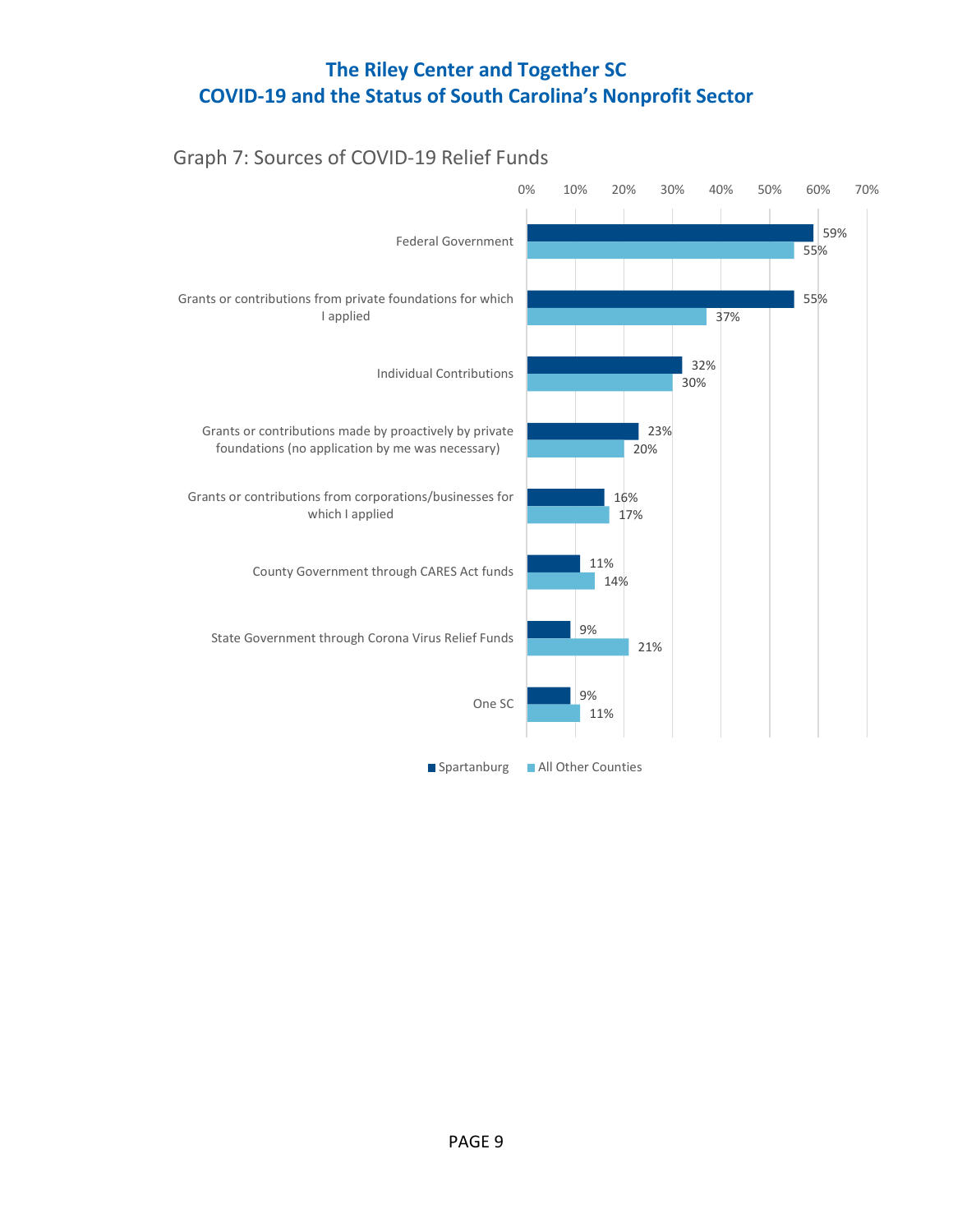## <span id="page-10-0"></span>Needs Looking Forward Through the End of 2020

• Spartanburg's nonprofit sector has profound needs as organizations look to maintain services through the end of the calendar year. The single greatest need is *cash to meet operating needs due to lost revenue* (24 Organizations/53%). Second, Spartanburg nonprofits need supplies such as cleaning supplies, hand sanitizer, and PPE. Assistance. Help in understanding if loans or lines of credit are available was selected the least (3 organizations/7%). These results for Spartanburg are similar to the state as a whole though supply needs are much higher in Spartanburg. See data table below.

*"For our organization and the NPOs, uncertainty about cash-flow, the impact on our donors and our families are of tremendous concern. Also the impact on the service providers trying to balance work and our own lives- NPOs are so thinly staffed due to the emphasis on low-overhead that the significant illness or death of a staff member leaves a tremendous gap. There isn't much of a safety net for NPOs. There is not enough emphasis in general in funding general operations, grantors seem to want new and shiny programs that are not sustainable as fee-for service only programs."*

-*Spartanburg Nonprofit*

| In the next 4 months, through the end of the calendar year,<br>what are your greatest needs? (multiple response) | <b>Spartanburg</b> |    | <b>Statewide</b> |     |
|------------------------------------------------------------------------------------------------------------------|--------------------|----|------------------|-----|
|                                                                                                                  | %                  | #  | %                | #   |
| Cash flow to meet operating needs due to lost revenue (specify estimated amount)                                 | 53%                | 24 | 54%              | 287 |
| Supplies (cleaning supplies, hand sanitizer, personal protective equipment, medical<br>equipment, etc.)          | 44%                | 20 | 22%              | 118 |
| Help navigating any special funding resources that exist from philanthropic sources                              | 40%                | 18 | 43%              | 229 |
| Effectively and safely managing a return to in-person work and service delivery.                                 | 27%                | 12 | 28%              | 149 |
| Cash flow to meet increased demand (specify estimated amount)                                                    | 22%                | 10 | 23%              | 122 |
| Help understanding what my peers are doing                                                                       | 13%                | 6  | 15%              | 79  |
| Help or cash to restructure programs and/or services (please specify)                                            | 11%                | 5  | 27%              | 145 |
| Help with remote work technology or management                                                                   | 11%                | 5  | 16%              | 84  |
| Help understanding the laws related to unemployment or HR issues (please specify in<br>comment box)              | 9%                 | 4  | 7%               | 38  |
| Help understanding if loans or lines of credit are available to our organization                                 | 7%                 | 3  | 6%               | 35  |

#### Table 2: Needs Through the End of the Calendar Year

• The amount of cash needed to remain afloat through the end of the calendar year varies widely by organization. Some of the smallest organizations could maintain operations with as little as \$1,500 a month, while there are a handful of larger organizations that need a \$100,000 to make up for lost revenue.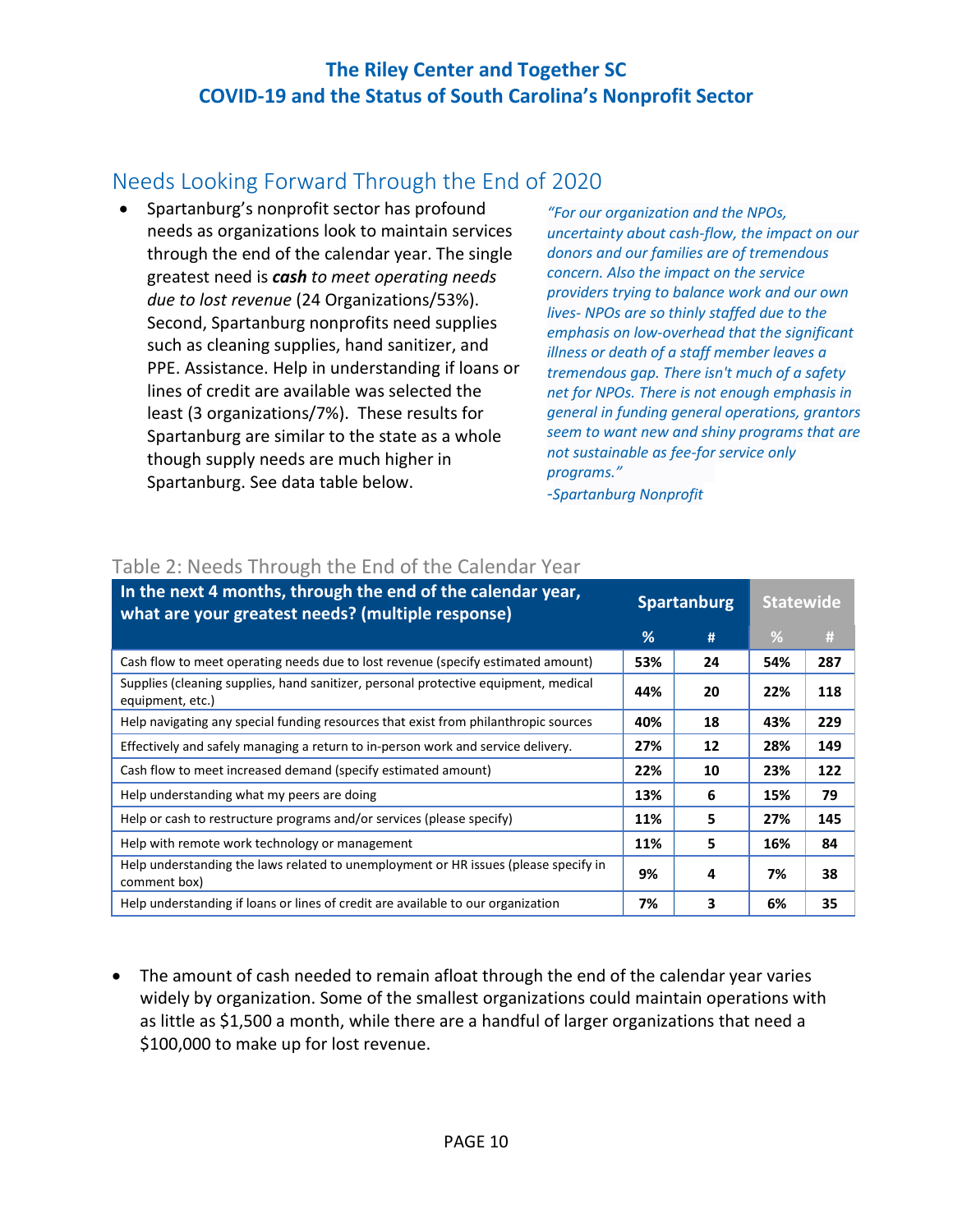- In aggregate, of the 24 Spartanburg nonprofits indicating they need cash to survive through the end of the year, 19 provided usable estimates which total \$976,000. This is an average per organization of \$51,368.42, compared to the overall state report of \$293,850 needed to stay afloat to make up for lost revenue. The \$976,000 accounts for only 2% of the funds reported in the overall state report.
- In addition to the cash needs, it is clear that these nonprofit organizations need assistance:
	- o procuring cleaning supplies/PPE
	- o navigating the funding process with philanthropies
	- o planning and executing return to work protocols and remote working challenges

### <span id="page-11-0"></span>Increase/Decrease in Funding since March

- Sixty-six percent of Spartanburg nonprofits report a slight or significant decrease in funding, while 9% indicate a slight increase and 13% a significant increase (Graph 8).
- Spartanburg nonprofits are experiencing similar funding trends as the rest of the state. However, it is worth noting that a slightly higher

*"We are in the food service and so there has been significant demand for our services when COVID hit. And also an increase in recognition of importance by donors and funders. Therefore, we have seen a 225% increase in donations/ grants/ gifts".*

-*Spartanburg Nonprofit*

percentage of Spartanburg nonprofits report a significant decrease in funding (47% compared to 41%), which holds true for each sector, with the largest difference being among health organizations. A higher percentage report either a slight or significant decrease as well (73% compared to 66% statewide).



### Graph 8: Spartanburg Change in Funding Since Mid-March (Before Pandemic)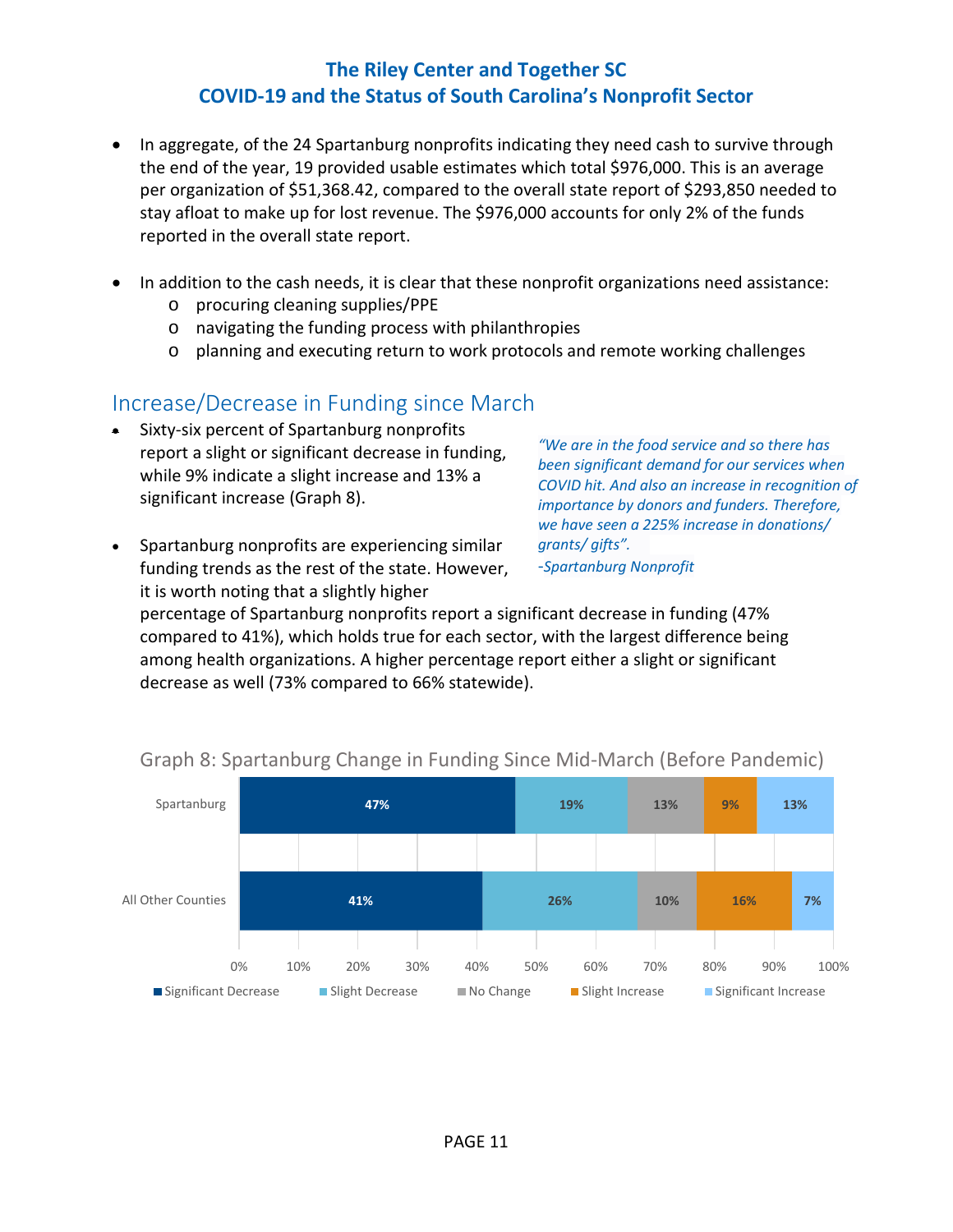# <span id="page-12-0"></span>Mission, Operational and Programmatic Changes

- In Spartanburg, more than half (57%) report that the pandemic has impacted their ability to fulfill their mission. The statewide sample had similar findings.
- Graph 9 shows the increase or decrease in demand for services since mid-March for the Spartanburg nonprofits. Human Services and Public and Social Benefit organizations have seen the largest increases in demand. Environment and Animals followed by Arts, Culture and Humanities have experienced the largest decreases in demand for services and programs. This is consistent with the statewide findings.



Graph 9: Increase/Decrase in Demand for Services

• Nearly nine of ten (87%) indicate that they have altered their program or service delivery methods as a result of COVID-19. Yet, only 8% see these changes as permanent while 28% indicate they are temporary and 65% report they are unsure. The statewide sample had comparable findings. However, 48% of all other counties reported that these changes were temporary.

# <span id="page-12-1"></span>Impact on Staffing

- Of those that have at least 1 staff member thirty-two percent of Spartanburg nonprofits responding indicate they have furloughed staff as a result of COVID-19 compared to 21% in all other counties. Similarly, 27% indicate they have cut staff hours compared to 20% in all other counties.
- Thirty-three percent of Spartanburg respondents indicate the pandemic has had no effect on their organizations' staffing levels compared to 40% statewide.
- Respondents were given multiple sections such as furloughing or laying off staff, reducing staff hours, anticipating laying off staff, anticipating reducing hours, increasing staff hours,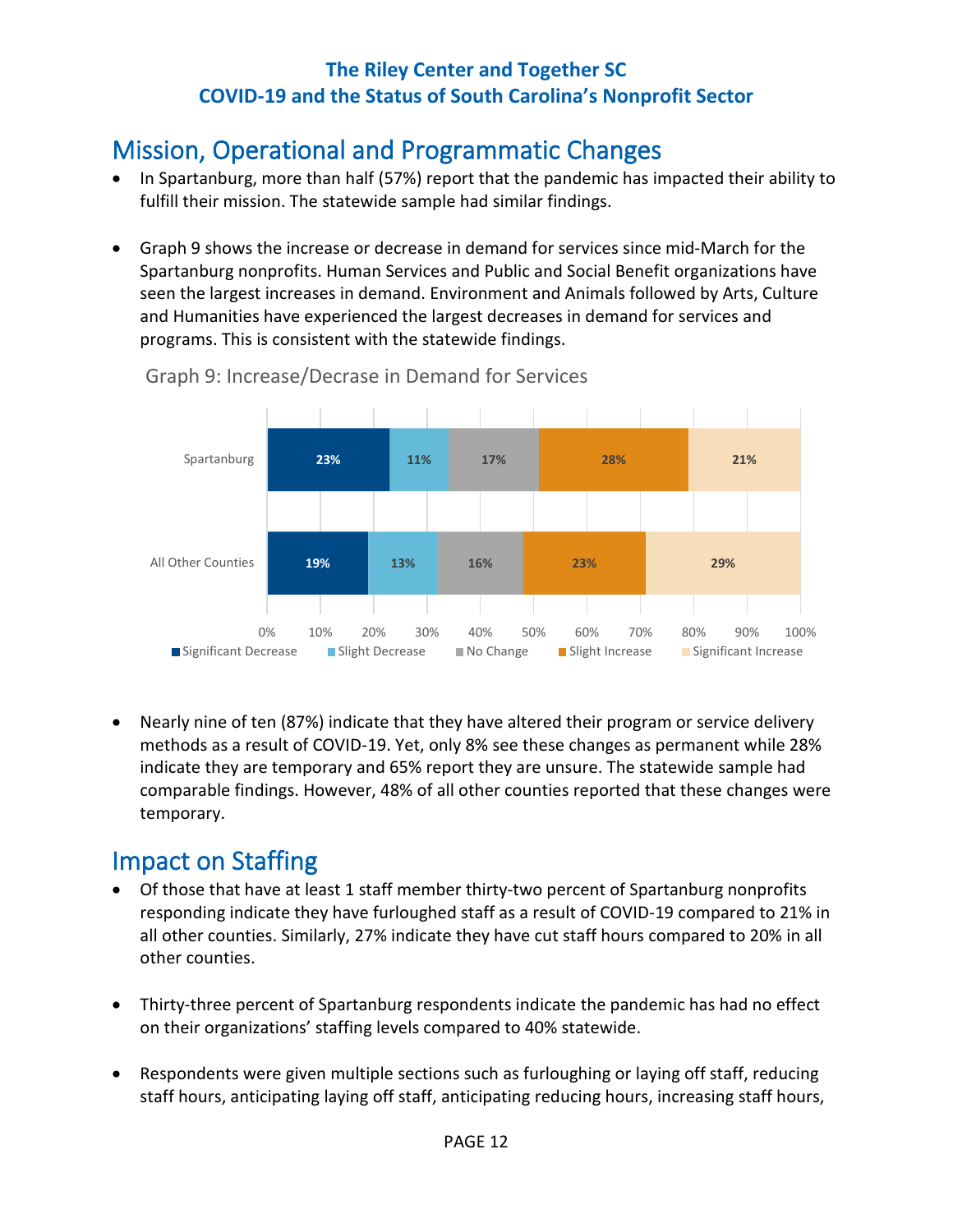hiring additional staff, and no impact. These sections were bucketed to create a negative impact and a positive impact categories.

• Overall, 58% of Spartanburg nonprofits responded that COVID-19 has had a negative impact on staff. This is 23% higher than the statewide sample. This indicates that the impact on nonprofit staff has been hit harder in Spartanburg than in the rest of the state.



Graph 11: Impact on Staffing

# <span id="page-13-0"></span>Broadband Access

### <span id="page-13-1"></span>For Staff

• Eighty-seven percent of organizations stated their staff had adequate broadband access to effectively work remotely compared to 89% from all other counties.

## <span id="page-13-2"></span>For Clients

• For the sample, 66% percent of Spartanburg nonprofits respondents state that their clients have adequate access to broadband to access services. This is significantly higher than respondents in all other counties. (50%).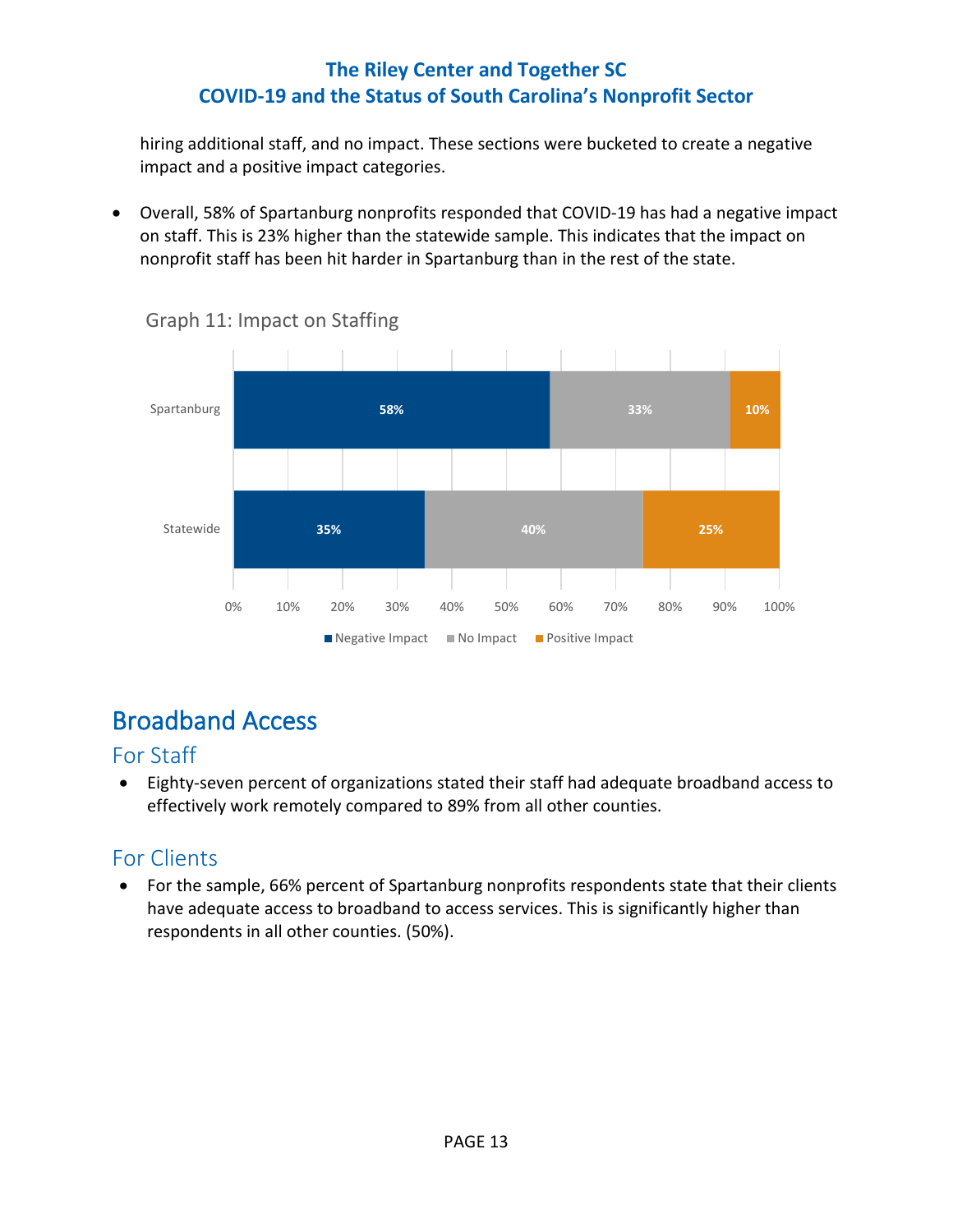## <span id="page-14-0"></span>**Collaboration**

• Forty-six percent of Spartanburg nonprofits stated that they have participated in a COVID-19 related task force or coordinated response compared to only 29% of organizations in other counties.

protocols, or gathering advice on reopening.

• There were several references to participating in the task force hosted by United Way of the Piedmont. These task force or coordinated responses have been most frequently related to helping the community with general COVID-19 challenges, creating lines of communication to discuss challenges, share resources, or brainstorm solutions, allocating funds, promoting public compliance with COVID-19 *"Working with our United Way and other funders to coordinate efforts for* 

• Several task forces had already been established prior to COVID and were helpful in providing a coordinated response to those in need. These included the Spartanburg Food System Coalition and the regional healthcare preparedness program *-Spartanburg Nonprofit*

• A few organizations participated in the Restaurant Relief Advisory Committee, and a few others participated in a Chamber of Commerce task force.

## <span id="page-14-1"></span>Positive Impacts / "Silver Lining"

• Sixty-eight percent of Spartanburg nonprofits organizations benefits related to adaptation compared to 60% in all other counties. Constraints imposed by the pandemic have led them to find new fundraising opportunities or switch to virtual service delivery or administrative work. Overall, they have realized how flexible and adaptive they can be.

• The option of virtual service delivery has allowed some organizations to reach a larger audience by being able to serve a more expansive geographic area, eliminating the need for transportation and increasing convenience for clients.

*"We have provided a virtual platform for lgbtqi+ youth. The virtual platform allows youth that were not able to attend in person to receive programming virtually." -Spartanburg Nonprofit*

*"The addition of tele-mental health services has allowed to address some barriers to participation in services. Virtual group meetings have not been a perfect replacement for in-person but have led to some increases in attendance." -Spartanburg Nonprofit*

PAGE 14

*"Local non-profit meetings in the beginning helped to know what each other are doing. This allowed us to provide hand sanitizers and grab bags to those in need through summer feeding sites and other avenues." -Spartanburg Nonprofit* 

*crisis intervention for families impacted* 

*by COVID-19.*